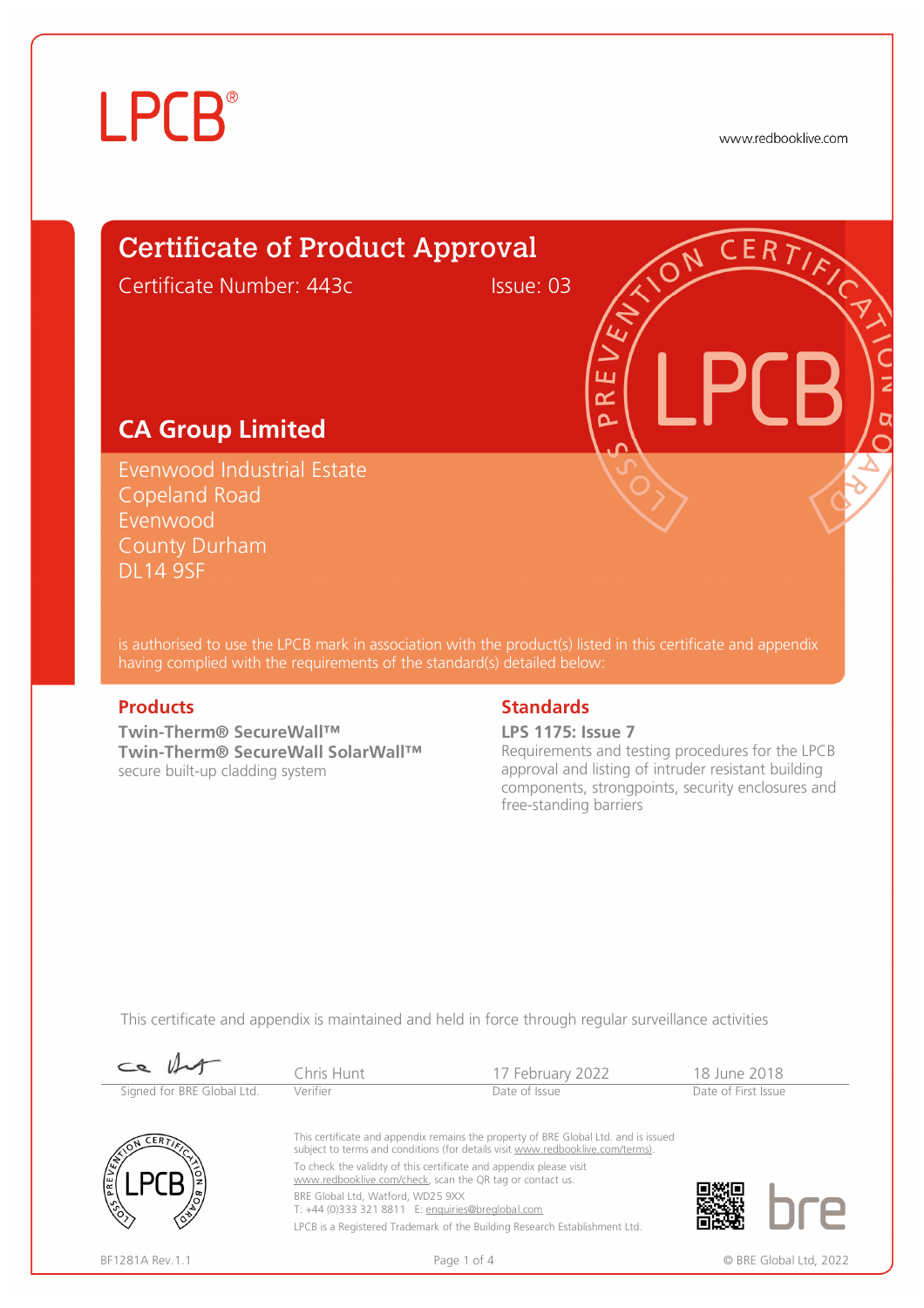# **LPCB**®

### Appendix to Certificate No: 443c **CA Group Limited**

#### Issue: 03

#### **Secure Built-Up Cladding System**

| <b>Product Name</b>                       | <b>Product Code</b>                                                          | Minimum<br>Height<br>(m) | Maximum<br><b>Height</b><br>(m) | Minimum<br>Width<br>(m) | Maximum<br>Width<br>(m) | Minimum<br>Wall<br><b>Thickness</b><br>(m) | <b>Maximum</b><br>Wall<br>Thickness<br>(m) | Security<br>Rating         | <b>LPCB</b><br>Ref.<br>No. |
|-------------------------------------------|------------------------------------------------------------------------------|--------------------------|---------------------------------|-------------------------|-------------------------|--------------------------------------------|--------------------------------------------|----------------------------|----------------------------|
| Twin-Therm®<br>Secure Wall™               | CA 15 910WS<br>with CA 17 1000L<br>or CA 32 1000RL                           | 1.0                      | Unlimited                       | 1.0                     | Unlimited               | 0.095                                      | 0.315                                      | $\mathbf{1}$               | 443c/<br>01                |
|                                           | CA 32 1000R with<br>CA 17 1000L                                              | 1.0                      | Unlimited                       | 1.0                     | Unlimited               | 0.112                                      | 0.332                                      | $\left\lceil \right\rceil$ |                            |
|                                           | CA 32 1000W<br>with CA 17 1000L<br>or CA 32 1000RL                           | 1.0                      | Unlimited                       | 1.0                     | Unlimited               | 0.112                                      | 0.332                                      | $\left\lceil \right\rceil$ |                            |
|                                           | CA 47 900SL with<br>CA 17 1000L                                              | 1.0                      | Unlimited                       | 1.0                     | Unlimited               | 0.127                                      | 0.347                                      | $\left\lceil \right\rceil$ |                            |
|                                           | CA 300MR with<br>CA 17 1000L or<br>CA 32 1000RL                              | 1.0                      | Unlimited                       | 1.0                     | Unlimited               | 0.120                                      | 0.340                                      | $\left\lceil \right\rceil$ |                            |
|                                           | CA SINU 19 990<br>with CA 17 1000L<br>or CA 32 1000RL                        | 1.0                      | Unlimited                       | 1.0                     | Unlimited               | 0.099                                      | 0.319                                      | $\mathbf{1}$               |                            |
|                                           | CA 32 1000R with<br>CA 32 1000RL                                             | 1.0                      | Unlimited                       | 1.0                     | Unlimited               | 0.112                                      | 0.332                                      | $\overline{2}$             | 443c/<br>02                |
|                                           | CA 47 900SL with<br>CA 32 1000RL                                             | 1.0                      | Unlimited                       | 1.0                     | Unlimited               | 0.127                                      | 0.347                                      | $\overline{2}$             |                            |
|                                           | CA 65 321DL with<br>CA 17 1000L or<br>CA 32 1000RL                           | 1.0                      | Unlimited                       | 1.0                     | Unlimited               | 0.145                                      | 0.365                                      | $\overline{2}$             |                            |
|                                           | CA ARC 50 930<br>with CA 17 1000L<br>or CA 32 1000RL                         | 1.0                      | Unlimited                       | 1.0                     | Unlimited               | 0.130                                      | 0.350                                      | $\overline{2}$             |                            |
| Twin-Therm®<br>Secure Wall<br>Solar Wall™ | CA 15 910WS SW<br>and CA 32<br>1000RM with CA<br>17 1000L or CA<br>32 1000RL | 1.0                      | Unlimited                       | 1.0                     | Unlimited               | 0.095                                      | 0.315                                      | $\mathbf{1}$               | 443c/<br>03                |
|                                           | CA 32 1000R SW<br>and CA 32<br>1000RM with CA<br>17 1000L                    | 1.0                      | Unlimited                       | 1.0                     | Unlimited               | 0.112                                      | 0.332                                      | $\overline{1}$             |                            |

This certificate and appendix is maintained and held in force through regular surveillance activities

|                            | Chris Hunt                                                                                                                                                            | 17 February 2022                                                           | 18 June 2018        |  |  |
|----------------------------|-----------------------------------------------------------------------------------------------------------------------------------------------------------------------|----------------------------------------------------------------------------|---------------------|--|--|
| Signed for BRE Global Ltd. | Verifier                                                                                                                                                              | Date of Issue                                                              | Date of First Issue |  |  |
| .ERT.                      | This certificate and appendix remains the property of BRE Global Ltd. and is issued<br>subject to terms and conditions (for details visit www.redbooklive.com/terms). |                                                                            |                     |  |  |
|                            | To check the validity of this certificate and appendix please visit<br>www.redbooklive.com/check, scan the QR tag or contact us.                                      |                                                                            |                     |  |  |
|                            | BRE Global Ltd, Watford, WD25 9XX<br>T: +44 (0)333 321 8811 E: enquiries@breglobal.com                                                                                |                                                                            |                     |  |  |
|                            |                                                                                                                                                                       | LPCB is a Registered Trademark of the Building Research Establishment Ltd. |                     |  |  |
| BF1281A Rev. 1.1           | Page 2 of 4                                                                                                                                                           | © BRE Global Ltd. 2022                                                     |                     |  |  |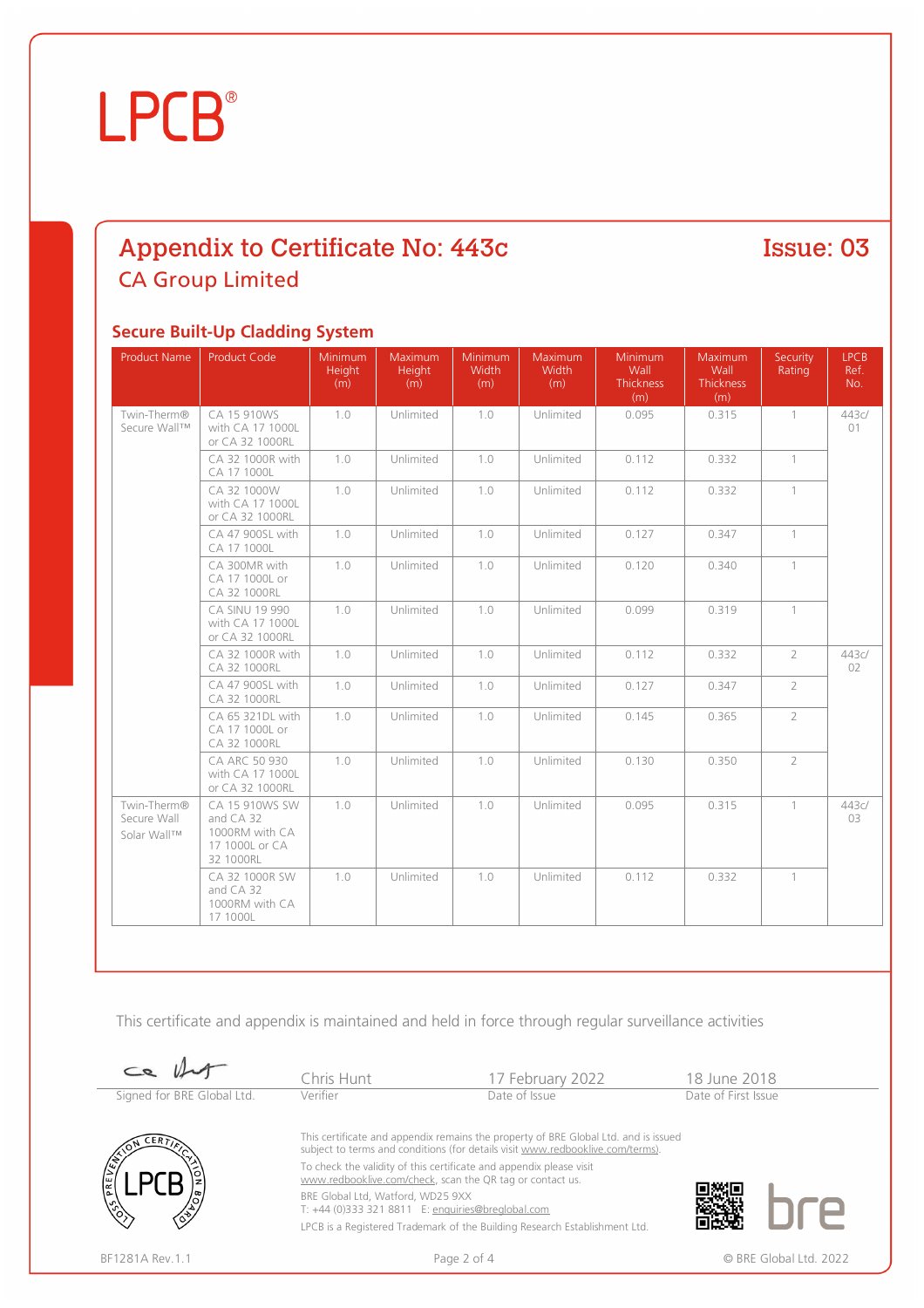## **LPCB**

### Appendix to Certificate No: 443c **CA Group Limited**

Product Name Product Code Minimum Height  $(m)$ Maximum Height Minimum Width (m) Maximum **Width** Minimum **Wall Thickness**  $(m)$ Maximum **Wall Thickness**  $(m)$ Security Rating LPCB Ref. No. Twin-Therm® Secure Wall Solar Wall™ (cont) CA 32 1000W SW and CA 32 1000RM with CA 17 1000L or CA 32 1000RL 1.0 | Unlimited | 1.0 | Unlimited | 0.112 | 0.332 | 1 | 443c/ 03 (cont) CA 47 900SL SW and CA 32 1000RM with CA 17 1000L 1.0 | Unlimited | 1.0 | Unlimited | 0.127 | 0.347 | 1 CA SINU 19 990 SW and CA 32 1000RM with CA 17 1000L or CA 32 1000RL 1.0 Unlimited 1.0 Unlimited 0.099 0.319 1 CA 32 1000W SW and CA 32 1000RM with CA 32 1000RL 1.0 | Unlimited | 1.0 | Unlimited | 0.112 | 0.332 | 2 | 443c/ 04 CA 47 900SL SW and CA 32 1000RM with CA 32 1000RL 1.0 | Unlimited | 1.0 | Unlimited | 0.127 | 0.347 | 2 CA 65 321DL SW and CA 32 1000RM with CA 17 1000L or CA 32 1000RL 1.0 Unlimited 1.0 Unlimited 0.145 0.365 2 CA ARC 50 930 SW and CA 32 1000RM with CA 17 1000L or CA 32 1000RL 1.0 | Unlimited | 1.0 | Unlimited | 0.130 | 0.350 | 2

#### **Notes:**

1. The Twin-Therm® SecureWall™ built-up cladding systems are approved when installed in accordance with the instructions detailed on document IG-TT revision 1.2 dated January 2021.

2. The approval covers the use of 0.7 mm thick external wall panels and either 0.4 mm or 0.7 mm liner panels. The 0.4mm liner panels only relate to the Twin-Therm® SecureWall™ systems approved to Security Rating 1. It also covers the use of glass fibre insulation or firewall insulation (FW15 and FW120).

This certificate and appendix is maintained and held in force through regular surveillance activities

| $\epsilon$                 | Chris Hunt                                                                                                                                                            | 17 February 2022                                                           | 18 June 2018        |  |  |
|----------------------------|-----------------------------------------------------------------------------------------------------------------------------------------------------------------------|----------------------------------------------------------------------------|---------------------|--|--|
| Signed for BRE Global Ltd. | Verifier                                                                                                                                                              | Date of Issue                                                              | Date of First Issue |  |  |
| <b>CERTT</b><br>$\delta$   | This certificate and appendix remains the property of BRE Global Ltd. and is issued<br>subject to terms and conditions (for details visit www.redbooklive.com/terms). |                                                                            |                     |  |  |
|                            | To check the validity of this certificate and appendix please visit<br>www.redbooklive.com/check, scan the QR tag or contact us.                                      |                                                                            |                     |  |  |
|                            | BRE Global Ltd, Watford, WD25 9XX<br>T: +44 (0)333 321 8811 E: enquiries@breglobal.com                                                                                |                                                                            |                     |  |  |
|                            |                                                                                                                                                                       | LPCB is a Registered Trademark of the Building Research Establishment Ltd. |                     |  |  |
| BF1281A Rev. 1.1           | Page 3 of 4                                                                                                                                                           | © BRE Global Ltd. 2022                                                     |                     |  |  |



Issue: 03